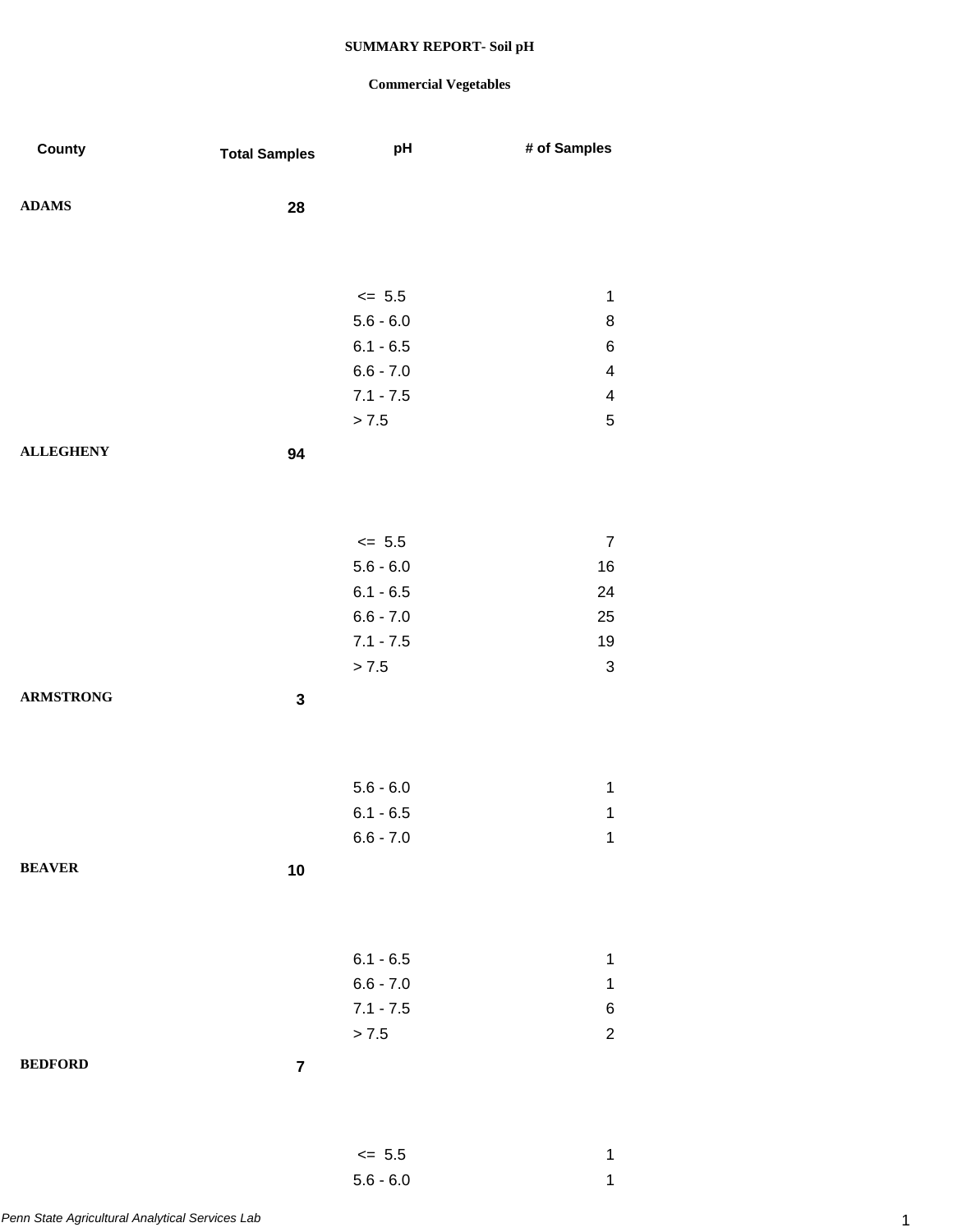| County          | <b>Total Samples</b> | pH          | # of Samples   |
|-----------------|----------------------|-------------|----------------|
|                 |                      | $6.6 - 7.0$ | 5              |
| <b>BERKS</b>    | 44                   |             |                |
|                 |                      |             |                |
|                 |                      | $5.6 - 6.0$ | 9              |
|                 |                      | $6.1 - 6.5$ | $\overline{7}$ |
|                 |                      | $6.6 - 7.0$ | 14             |
|                 |                      | $7.1 - 7.5$ | 6              |
|                 |                      | > 7.5       | 8              |
| <b>BLAIR</b>    | 21                   |             |                |
|                 |                      |             |                |
|                 |                      | $\le$ 5.5   | $\mathbf 1$    |
|                 |                      | $6.1 - 6.5$ | 5              |
|                 |                      | $6.6 - 7.0$ | $\mathbf 5$    |
|                 |                      | $7.1 - 7.5$ | 9              |
|                 |                      | > 7.5       | $\mathbf 1$    |
| <b>BRADFORD</b> | 16                   |             |                |
|                 |                      |             |                |
|                 |                      | $\leq$ 5.5  | $\mathbf 1$    |
|                 |                      | $5.6 - 6.0$ | $\mathbf 1$    |
|                 |                      | $6.1 - 6.5$ | 8              |
|                 |                      | $6.6 - 7.0$ | $\overline{c}$ |
|                 |                      | $7.1 - 7.5$ | 3              |
|                 |                      | $> 7.5$     | $\mathbf{1}$   |
| <b>BUCKS</b>    | 78                   |             |                |
|                 |                      |             |                |
|                 |                      | $\leq$ 5.5  | 3              |
|                 |                      | $5.6 - 6.0$ | $\bf 8$        |
|                 |                      | $6.1 - 6.5$ | 15             |
|                 |                      | $6.6 - 7.0$ | 36             |
|                 |                      | $7.1 - 7.5$ | 14             |
|                 |                      | $> 7.5$     | $\sqrt{2}$     |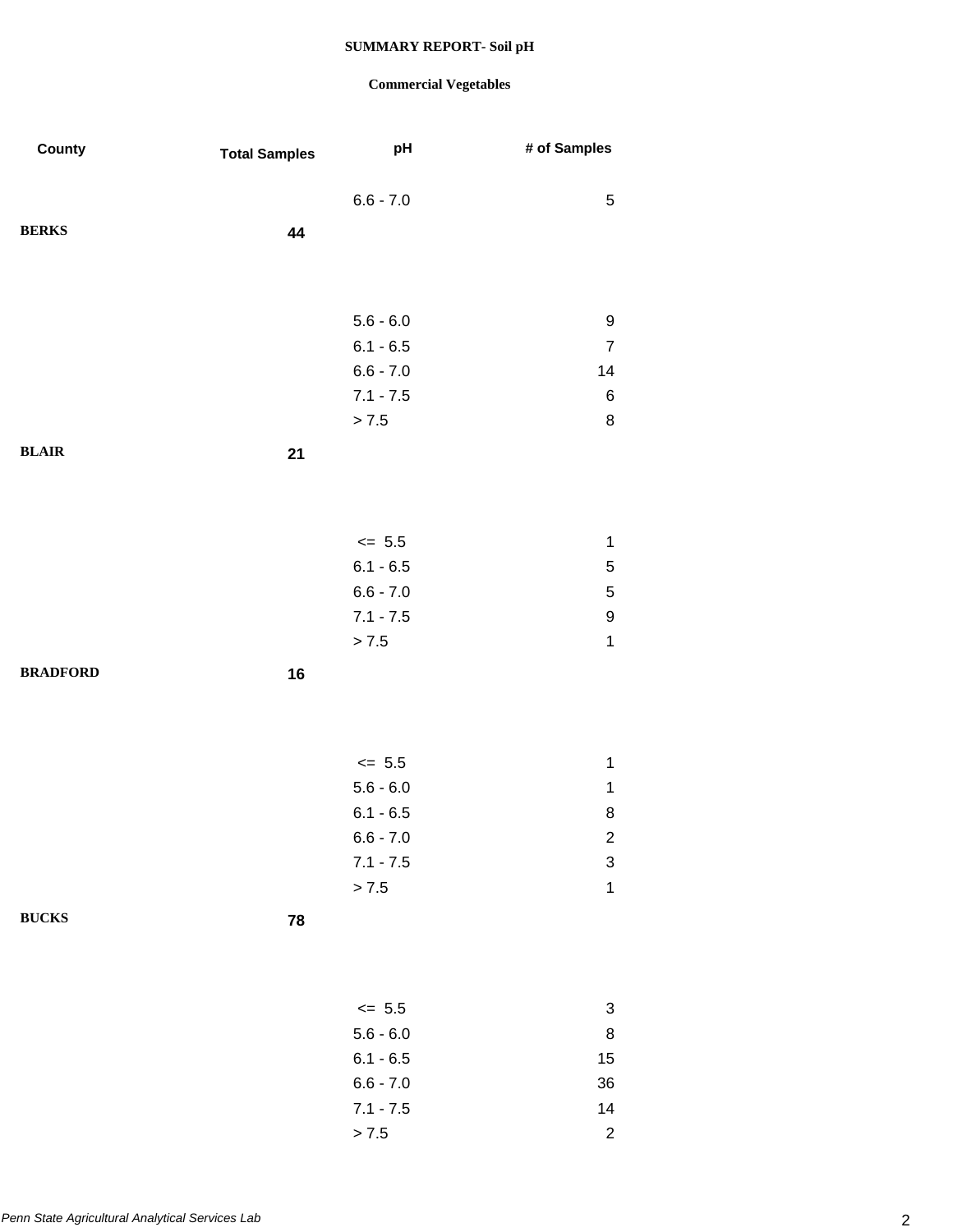| County         | <b>Total Samples</b> | pH                        | # of Samples                                         |
|----------------|----------------------|---------------------------|------------------------------------------------------|
| <b>BUTLER</b>  | ${\bf 77}$           |                           |                                                      |
|                |                      |                           |                                                      |
|                |                      | $\leq$ 5.5                | $\mathbf 1$                                          |
|                |                      | $6.1 - 6.5$               | 10                                                   |
|                |                      | $6.6 - 7.0$               | $30\,$                                               |
|                |                      | $7.1 - 7.5$               | 32                                                   |
|                |                      | > 7.5                     | $\overline{\mathbf{4}}$                              |
| <b>CAMBRIA</b> | $\boldsymbol{9}$     |                           |                                                      |
|                |                      |                           |                                                      |
|                |                      |                           |                                                      |
|                |                      | $\leq$ 5.5<br>$5.6 - 6.0$ | $\overline{\mathbf{c}}$<br>$\ensuremath{\mathsf{3}}$ |
|                |                      | $6.1 - 6.5$               | $\mathbf 2$                                          |
|                |                      | $6.6 - 7.0$               | $\mathbf{1}$                                         |
|                |                      | $7.1 - 7.5$               | $\mathbf{1}$                                         |
| <b>CAMERON</b> | $\mathbf{1}$         |                           |                                                      |
|                |                      |                           |                                                      |
|                |                      |                           |                                                      |
|                |                      | $7.1 - 7.5$               | $\mathbf 1$                                          |
| <b>CARBON</b>  | $\mathbf 3$          |                           |                                                      |
|                |                      |                           |                                                      |
|                |                      |                           |                                                      |
|                |                      | $6.1 - 6.5$               | $\mathbf 1$                                          |
|                |                      | $6.6 - 7.0$               | $\boldsymbol{2}$                                     |
| <b>CENTRE</b>  | 114                  |                           |                                                      |
|                |                      |                           |                                                      |
|                |                      |                           |                                                      |
|                |                      | $\leq$ 5.5                | $\mathbf 1$                                          |
|                |                      | $5.6 - 6.0$               | 8                                                    |
|                |                      | $6.1 - 6.5$               | 15                                                   |
|                |                      | $6.6 - 7.0$               | 38                                                   |
|                |                      | $7.1 - 7.5$               | 34                                                   |
|                |                      | > 7.5                     | 18                                                   |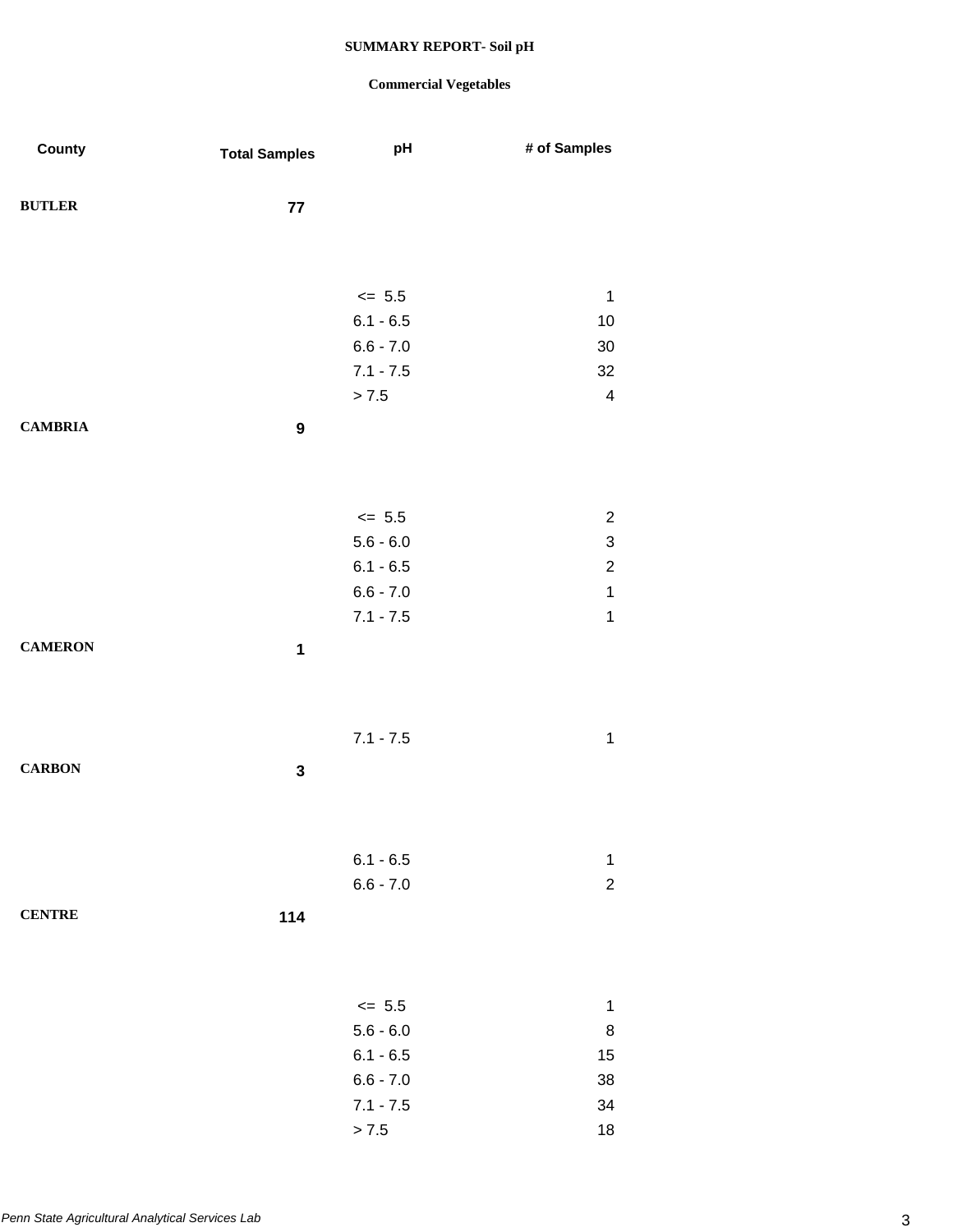| County            | <b>Total Samples</b> | pH          | # of Samples                     |
|-------------------|----------------------|-------------|----------------------------------|
| <b>CHESTER</b>    | 27                   |             |                                  |
|                   |                      |             |                                  |
|                   |                      |             |                                  |
|                   |                      | $\leq$ 5.5  | $\mathbf 1$                      |
|                   |                      | $5.6 - 6.0$ | $\,6$                            |
|                   |                      | $6.1 - 6.5$ | $\overline{7}$                   |
|                   |                      | $6.6 - 7.0$ | $\overline{\mathbf{4}}$          |
|                   |                      | $7.1 - 7.5$ | $\,6$                            |
|                   |                      | $> 7.5$     | $\mathsf 3$                      |
| <b>CLARION</b>    | $\mathbf 3$          |             |                                  |
|                   |                      |             |                                  |
|                   |                      |             |                                  |
|                   |                      |             |                                  |
|                   |                      | $6.6 - 7.0$ | $\overline{c}$<br>$\overline{1}$ |
|                   |                      | > 7.5       |                                  |
| <b>CLEARFIELD</b> | $\bf 6$              |             |                                  |
|                   |                      |             |                                  |
|                   |                      |             |                                  |
|                   |                      | $5.6 - 6.0$ | $\mathbf 1$                      |
|                   |                      | $6.6 - 7.0$ | $\boldsymbol{2}$                 |
|                   |                      | $7.1 - 7.5$ | $\mathbf{1}$                     |
|                   |                      | > 7.5       | $\overline{c}$                   |
|                   |                      |             |                                  |
| <b>CLINTON</b>    | $\boldsymbol{2}$     |             |                                  |
|                   |                      |             |                                  |
|                   |                      |             |                                  |
|                   |                      | $7.1 - 7.5$ | $\boldsymbol{2}$                 |
| <b>COLUMBIA</b>   | 79                   |             |                                  |
|                   |                      |             |                                  |
|                   |                      |             |                                  |
|                   |                      |             |                                  |
|                   |                      | $\leq$ 5.5  | 6                                |
|                   |                      | $5.6 - 6.0$ | 8                                |
|                   |                      | $6.1 - 6.5$ | 36                               |
|                   |                      | $6.6 - 7.0$ | 20                               |
|                   |                      | $7.1 - 7.5$ | $\boldsymbol{9}$                 |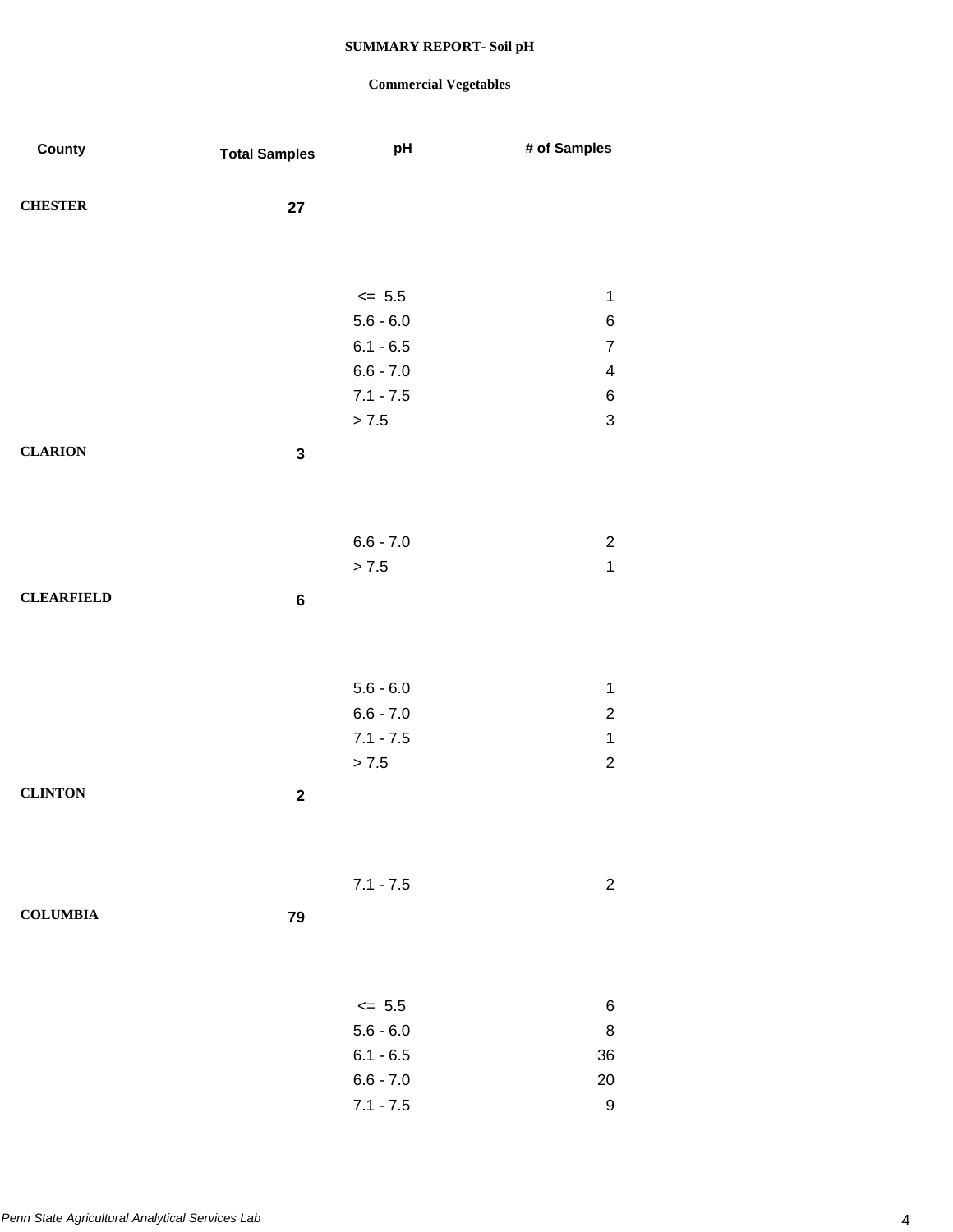| County            | <b>Total Samples</b> | pH                         | # of Samples                           |
|-------------------|----------------------|----------------------------|----------------------------------------|
| <b>CRAWFORD</b>   | 10                   |                            |                                        |
|                   |                      |                            |                                        |
|                   |                      | $\leq$ 5.5                 | $\mathbf 1$                            |
|                   |                      | $6.1 - 6.5$                | $\overline{\mathbf{4}}$                |
|                   |                      | $6.6 - 7.0$                | $\boldsymbol{2}$                       |
|                   |                      | $7.1 - 7.5$                | $\mathbf 1$                            |
|                   |                      | > 7.5                      | $\boldsymbol{2}$                       |
| <b>CUMBERLAND</b> | 17                   |                            |                                        |
|                   |                      |                            |                                        |
|                   |                      |                            |                                        |
|                   |                      | $\leq$ 5.5                 | $\mathbf{1}$                           |
|                   |                      | $5.6 - 6.0$                | $\boldsymbol{2}$                       |
|                   |                      | $6.1 - 6.5$                | $\boldsymbol{2}$                       |
|                   |                      | $6.6 - 7.0$                | $\sqrt{3}$                             |
|                   |                      | $7.1 - 7.5$                | 6                                      |
|                   |                      | > 7.5                      | $\ensuremath{\mathsf{3}}$              |
| <b>DAUPHIN</b>    | 43                   |                            |                                        |
|                   |                      |                            |                                        |
|                   |                      |                            |                                        |
|                   |                      | $\leq$ 5.5                 | $\mathbf 1$                            |
|                   |                      | $5.6 - 6.0$                | $\mathbf 1$                            |
|                   |                      | $6.1 - 6.5$                | $\overline{7}$                         |
|                   |                      | $6.6 - 7.0$                | 15                                     |
|                   |                      | $7.1 - 7.5$                | $18\,$                                 |
|                   |                      | > 7.5                      | $\mathbf 1$                            |
| <b>DELAWARE</b>   | 49                   |                            |                                        |
|                   |                      |                            |                                        |
|                   |                      |                            |                                        |
|                   |                      |                            |                                        |
|                   |                      | $\leq$ 5.5                 | $\overline{c}$                         |
|                   |                      | $5.6 - 6.0$<br>$6.1 - 6.5$ | $\,$ 5 $\,$<br>$\overline{\mathbf{4}}$ |
|                   |                      | $6.6 - 7.0$                | 27                                     |
|                   |                      | $7.1 - 7.5$                | 11                                     |
|                   |                      |                            |                                        |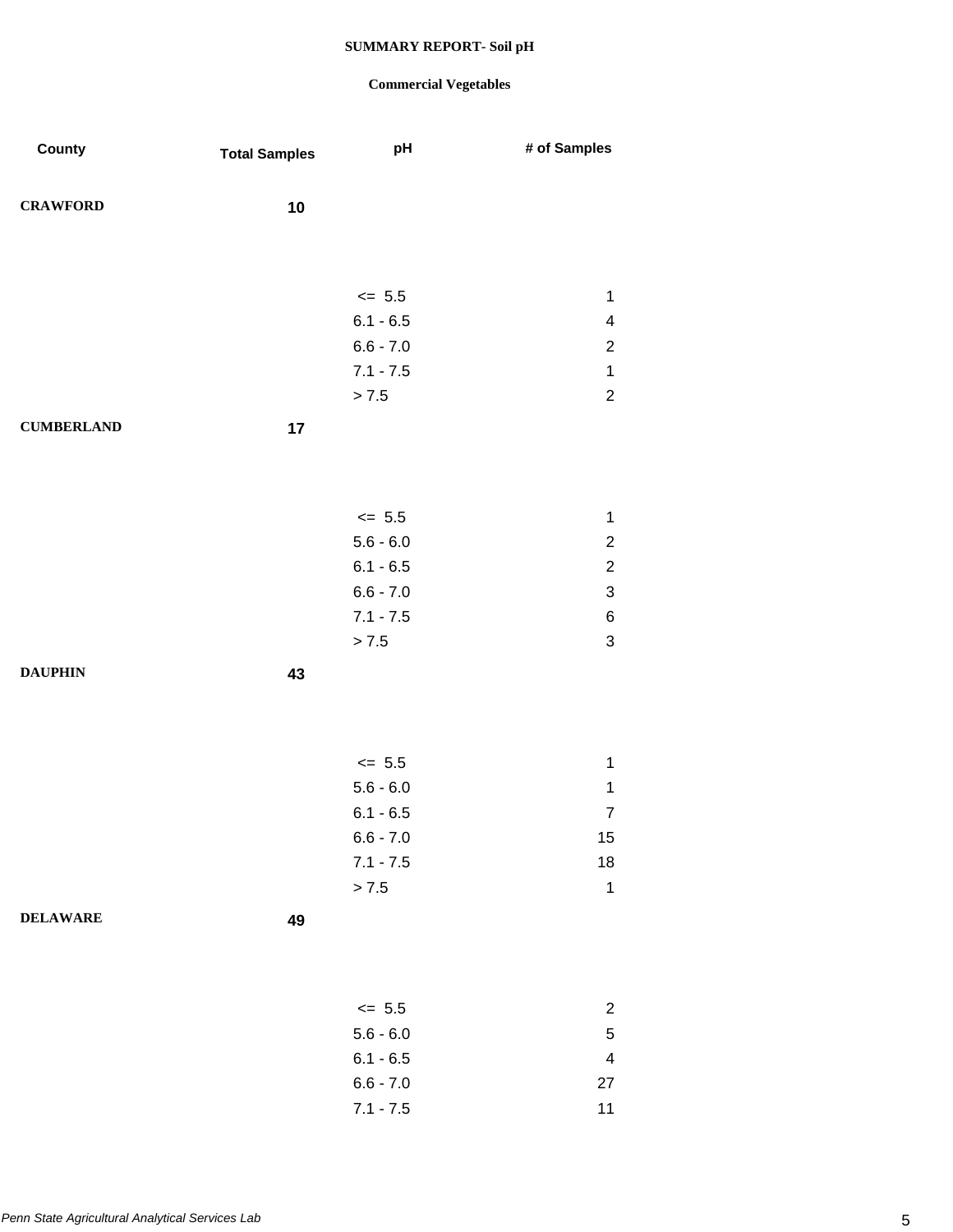| County          | <b>Total Samples</b> | pH          | # of Samples              |
|-----------------|----------------------|-------------|---------------------------|
| <b>ELK</b>      |                      |             |                           |
|                 | 13                   |             |                           |
|                 |                      |             |                           |
|                 |                      | $\le$ 5.5   | $\ensuremath{\mathsf{3}}$ |
|                 |                      | $5.6 - 6.0$ | $\overline{c}$            |
|                 |                      | $6.1 - 6.5$ | $\mathbf 1$               |
|                 |                      | $6.6 - 7.0$ | $\ensuremath{\mathsf{3}}$ |
|                 |                      | $7.1 - 7.5$ | $\overline{\mathbf{4}}$   |
| <b>ERIE</b>     | 15                   |             |                           |
|                 |                      |             |                           |
|                 |                      |             |                           |
|                 |                      | $\le$ 5.5   | $\ensuremath{\mathsf{3}}$ |
|                 |                      | $5.6 - 6.0$ | $\ensuremath{\mathsf{3}}$ |
|                 |                      | $6.1 - 6.5$ | $\overline{\mathbf{4}}$   |
|                 |                      | $6.6 - 7.0$ | $\ensuremath{\mathsf{3}}$ |
|                 |                      | $7.1 - 7.5$ | $\overline{c}$            |
| <b>FAYETTE</b>  | 28                   |             |                           |
|                 |                      |             |                           |
|                 |                      |             |                           |
|                 |                      | $\leq$ 5.5  | $\overline{7}$            |
|                 |                      | $5.6 - 6.0$ | $\ensuremath{\mathsf{3}}$ |
|                 |                      | $6.1 - 6.5$ | $\ensuremath{\mathsf{3}}$ |
|                 |                      | $6.6 - 7.0$ | $\ensuremath{\mathsf{3}}$ |
|                 |                      | $7.1 - 7.5$ | 8                         |
|                 |                      | $> 7.5$     | $\overline{\mathbf{4}}$   |
| <b>FOREST</b>   | 12                   |             |                           |
|                 |                      |             |                           |
|                 |                      |             |                           |
|                 |                      | $5.6 - 6.0$ | 3                         |
|                 |                      | $6.1 - 6.5$ | $\ensuremath{\mathsf{3}}$ |
|                 |                      | $6.6 - 7.0$ | $\overline{c}$            |
|                 |                      | $7.1 - 7.5$ | $\mathbf 1$               |
|                 |                      | $> 7.5$     | $\ensuremath{\mathsf{3}}$ |
| <b>FRANKLIN</b> | ${\bf 5}$            |             |                           |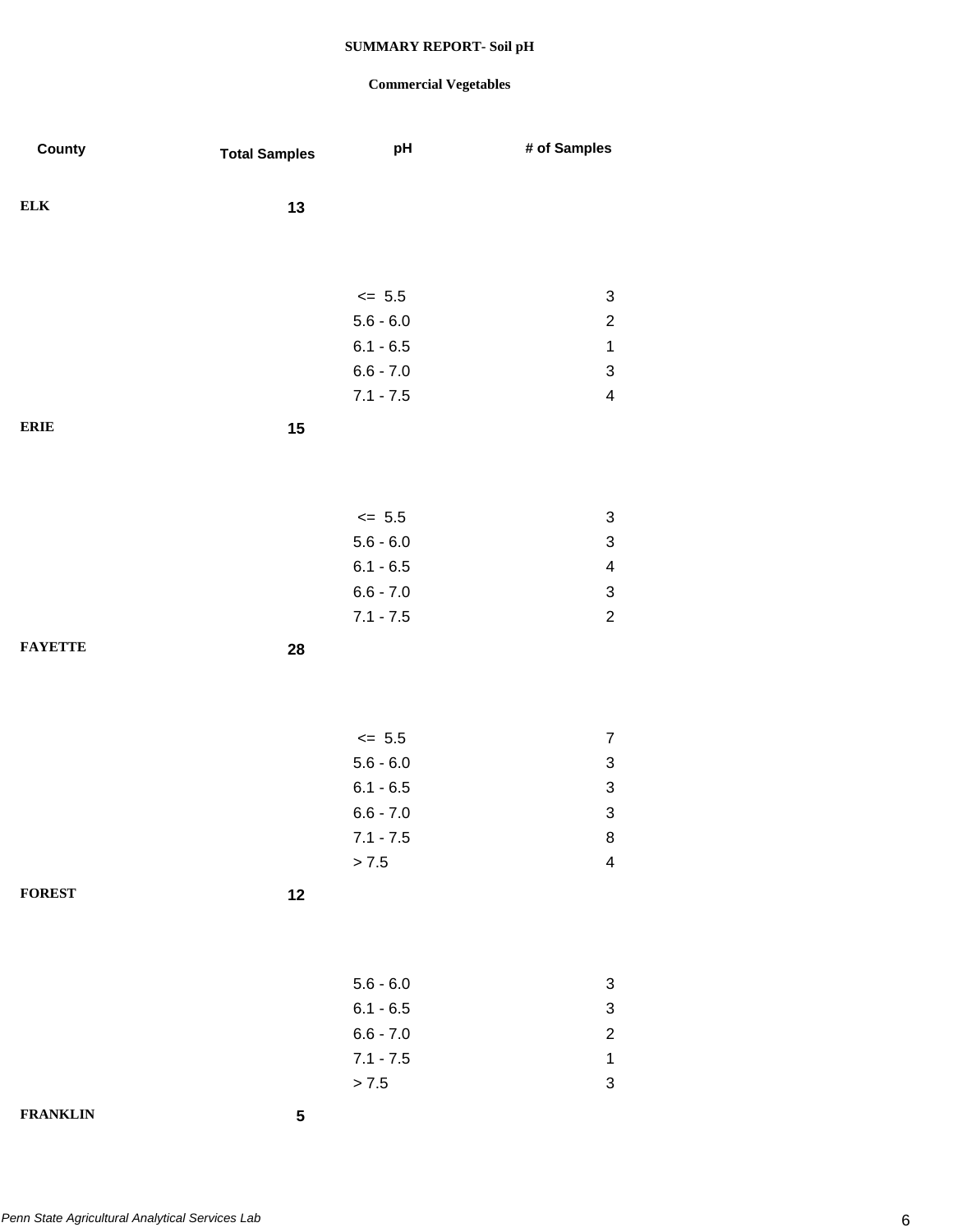| County            | <b>Total Samples</b>    | pH          | # of Samples            |
|-------------------|-------------------------|-------------|-------------------------|
|                   |                         | $\leq$ 5.5  | $\overline{\mathbf{c}}$ |
|                   |                         | $6.1 - 6.5$ | $\mathbf{1}$            |
|                   |                         | $7.1 - 7.5$ | $\overline{c}$          |
| <b>FULTON</b>     | $\mathbf 1$             |             |                         |
|                   |                         |             |                         |
|                   |                         | $\leq$ 5.5  | $\mathbf 1$             |
| <b>GREENE</b>     | $\overline{\mathbf{4}}$ |             |                         |
|                   |                         |             |                         |
|                   |                         | $\le$ 5.5   | $\mathbf 1$             |
|                   |                         | $5.6 - 6.0$ | 3                       |
| <b>HUNTINGDON</b> | $\mathbf 1$             |             |                         |
|                   |                         |             |                         |
|                   |                         | $5.6 - 6.0$ | $\mathbf 1$             |
| <b>INDIANA</b>    | 19                      |             |                         |
|                   |                         |             |                         |
|                   |                         | $\leq$ 5.5  | $\overline{\mathbf{c}}$ |
|                   |                         | $5.6 - 6.0$ | $\overline{\mathbf{c}}$ |
|                   |                         | $6.1 - 6.5$ | $\overline{c}$          |
|                   |                         | $6.6 - 7.0$ | $\overline{\mathbf{c}}$ |
|                   |                         | $7.1 - 7.5$ | 9                       |
|                   |                         | $> 7.5$     | $\overline{c}$          |
| <b>JEFFERSON</b>  | $27\,$                  |             |                         |
|                   |                         |             |                         |
|                   |                         | $\leq$ 5.5  | 12                      |
|                   |                         | $5.6 - 6.0$ | $\mathbf 1$             |
|                   |                         | $6.1 - 6.5$ | 5                       |
|                   |                         | $6.6 - 7.0$ | $\overline{\mathbf{4}}$ |
|                   |                         | $7.1 - 7.5$ | $\overline{\mathbf{4}}$ |
|                   |                         | $> 7.5$     | $\mathbf{1}$            |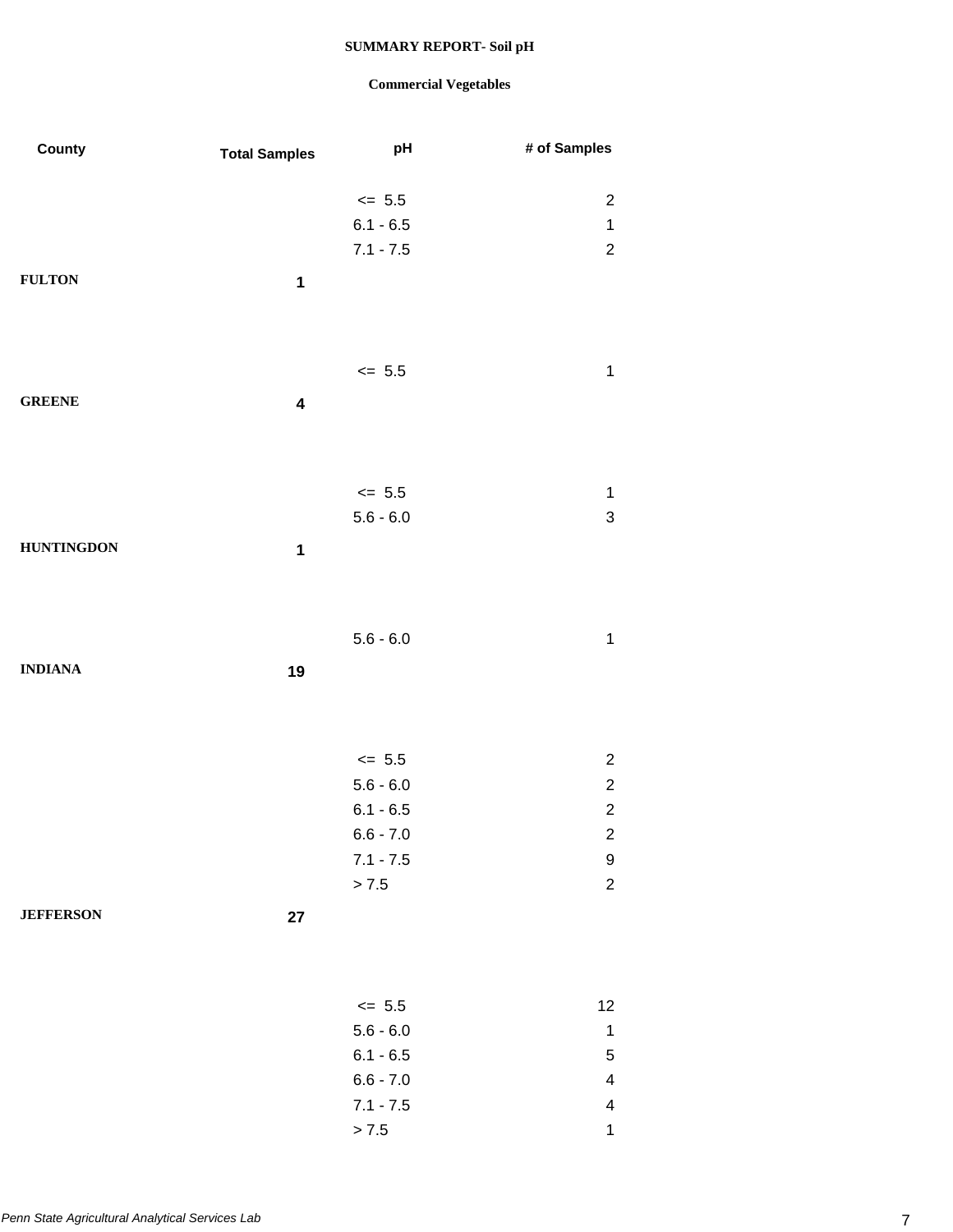| County            | <b>Total Samples</b> | pH                         | # of Samples               |
|-------------------|----------------------|----------------------------|----------------------------|
| <b>JUNIATA</b>    | $\mathbf 3$          |                            |                            |
|                   |                      |                            |                            |
|                   |                      |                            |                            |
|                   |                      | $6.1 - 6.5$                | $\mathbf 1$                |
|                   |                      | $7.1 - 7.5$<br>> 7.5       | $\mathbf 1$<br>$\mathbf 1$ |
|                   |                      |                            |                            |
| <b>LACKAWANNA</b> | 72                   |                            |                            |
|                   |                      |                            |                            |
|                   |                      | $\leq$ 5.5                 | $\,$ 5 $\,$                |
|                   |                      | $5.6 - 6.0$                | $\boldsymbol{9}$           |
|                   |                      | $6.1 - 6.5$                | 16                         |
|                   |                      | $6.6 - 7.0$                | $30\,$                     |
|                   |                      | $7.1 - 7.5$                | 11                         |
|                   |                      | > 7.5                      | $\mathbf 1$                |
| <b>LANCASTER</b>  | 23                   |                            |                            |
|                   |                      |                            |                            |
|                   |                      |                            |                            |
|                   |                      | $5.6 - 6.0$                | $\overline{c}$             |
|                   |                      | $6.1 - 6.5$                | 3                          |
|                   |                      | $6.6 - 7.0$<br>$7.1 - 7.5$ | 9<br>$\boldsymbol{7}$      |
|                   |                      | > 7.5                      | $\overline{c}$             |
| <b>LAWRENCE</b>   | $\overline{7}$       |                            |                            |
|                   |                      |                            |                            |
|                   |                      |                            |                            |
|                   |                      | $6.6 - 7.0$                | 1                          |
|                   |                      | $7.1 - 7.5$                | 4                          |
|                   |                      | > 7.5                      | $\overline{c}$             |
| <b>LEBANON</b>    | 16                   |                            |                            |
|                   |                      |                            |                            |
|                   |                      | $\leq$ 5.5                 | $\mathbf 1$                |
|                   |                      | $5.6 - 6.0$                | $\overline{\mathbf{c}}$    |
|                   |                      | $6.1 - 6.5$                | $\mathbf 5$                |
|                   |                      | $6.6 - 7.0$                | 6                          |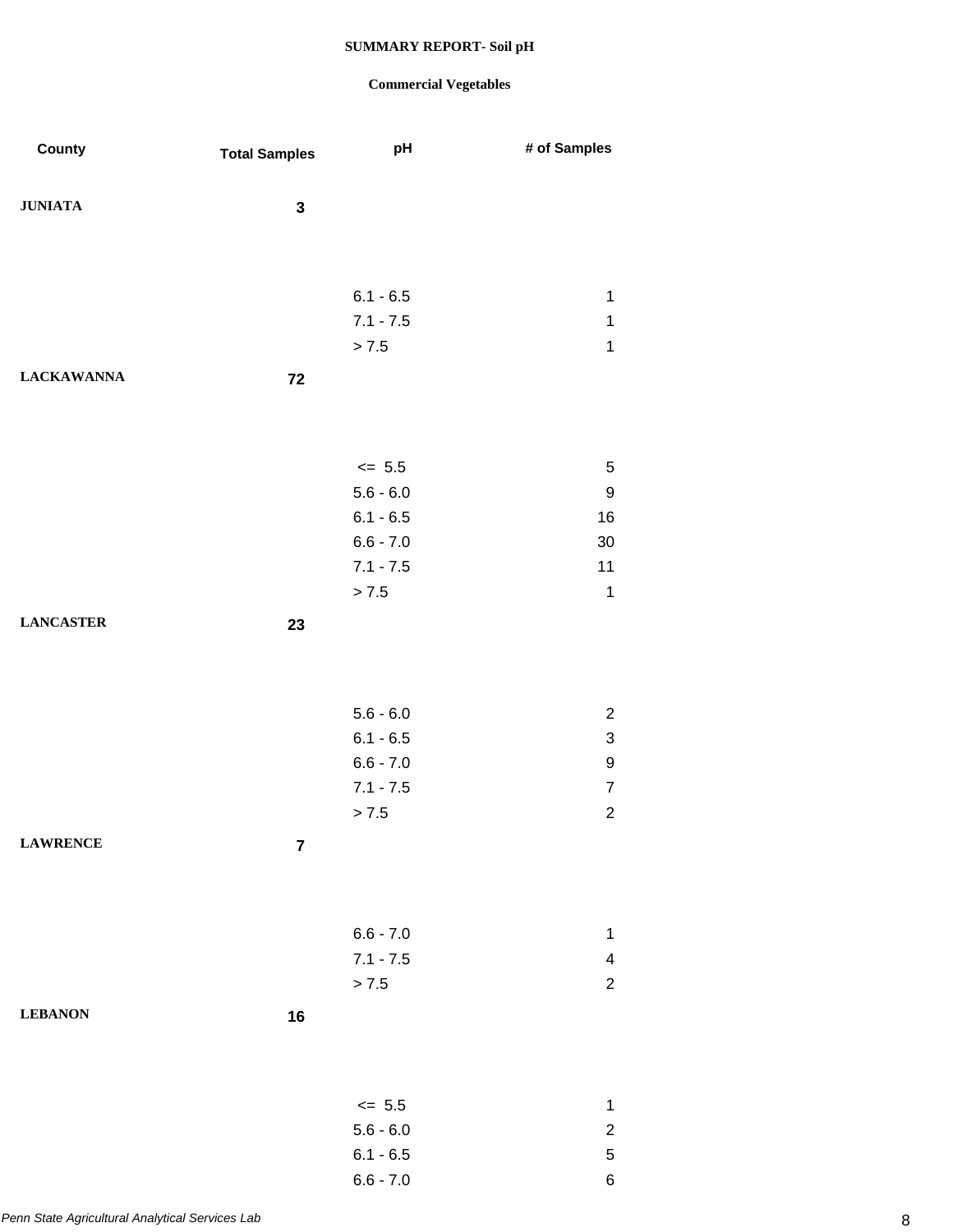| County          | <b>Total Samples</b> | pH          | # of Samples              |
|-----------------|----------------------|-------------|---------------------------|
|                 |                      | $7.1 - 7.5$ | $\overline{c}$            |
| <b>LEHIGH</b>   |                      |             |                           |
|                 | 25                   |             |                           |
|                 |                      |             |                           |
|                 |                      |             |                           |
|                 |                      | $5.6 - 6.0$ | $\sqrt{3}$                |
|                 |                      | $6.1 - 6.5$ | 6                         |
|                 |                      | $6.6 - 7.0$ | 9                         |
|                 |                      | $7.1 - 7.5$ | $\,$ 5 $\,$               |
|                 |                      | > 7.5       | $\sqrt{2}$                |
| <b>LUZERNE</b>  | 38                   |             |                           |
|                 |                      |             |                           |
|                 |                      |             |                           |
|                 |                      | $\leq$ 5.5  | $\overline{c}$            |
|                 |                      | $5.6 - 6.0$ | $\bf 8$                   |
|                 |                      | $6.1 - 6.5$ | 8                         |
|                 |                      | $6.6 - 7.0$ | 14                        |
|                 |                      | $7.1 - 7.5$ | $\overline{\mathbf{4}}$   |
|                 |                      | > 7.5       | $\sqrt{2}$                |
| <b>LYCOMING</b> | 17                   |             |                           |
|                 |                      |             |                           |
|                 |                      |             |                           |
|                 |                      |             |                           |
|                 |                      | $\leq$ 5.5  | $\overline{c}$            |
|                 |                      | $5.6 - 6.0$ | $\ensuremath{\mathsf{3}}$ |
|                 |                      | $6.1 - 6.5$ | 6                         |
|                 |                      | $6.6 - 7.0$ | 5                         |
|                 |                      | $7.1 - 7.5$ | 1                         |
| <b>MCKEAN</b>   | 16                   |             |                           |
|                 |                      |             |                           |
|                 |                      |             |                           |
|                 |                      | $5.6 - 6.0$ | $\mathbf{1}$              |
|                 |                      | $6.1 - 6.5$ | $\overline{c}$            |
|                 |                      | $6.6 - 7.0$ | $\overline{c}$            |
|                 |                      | $7.1 - 7.5$ | $\overline{7}$            |
|                 |                      | > 7.5       | $\overline{4}$            |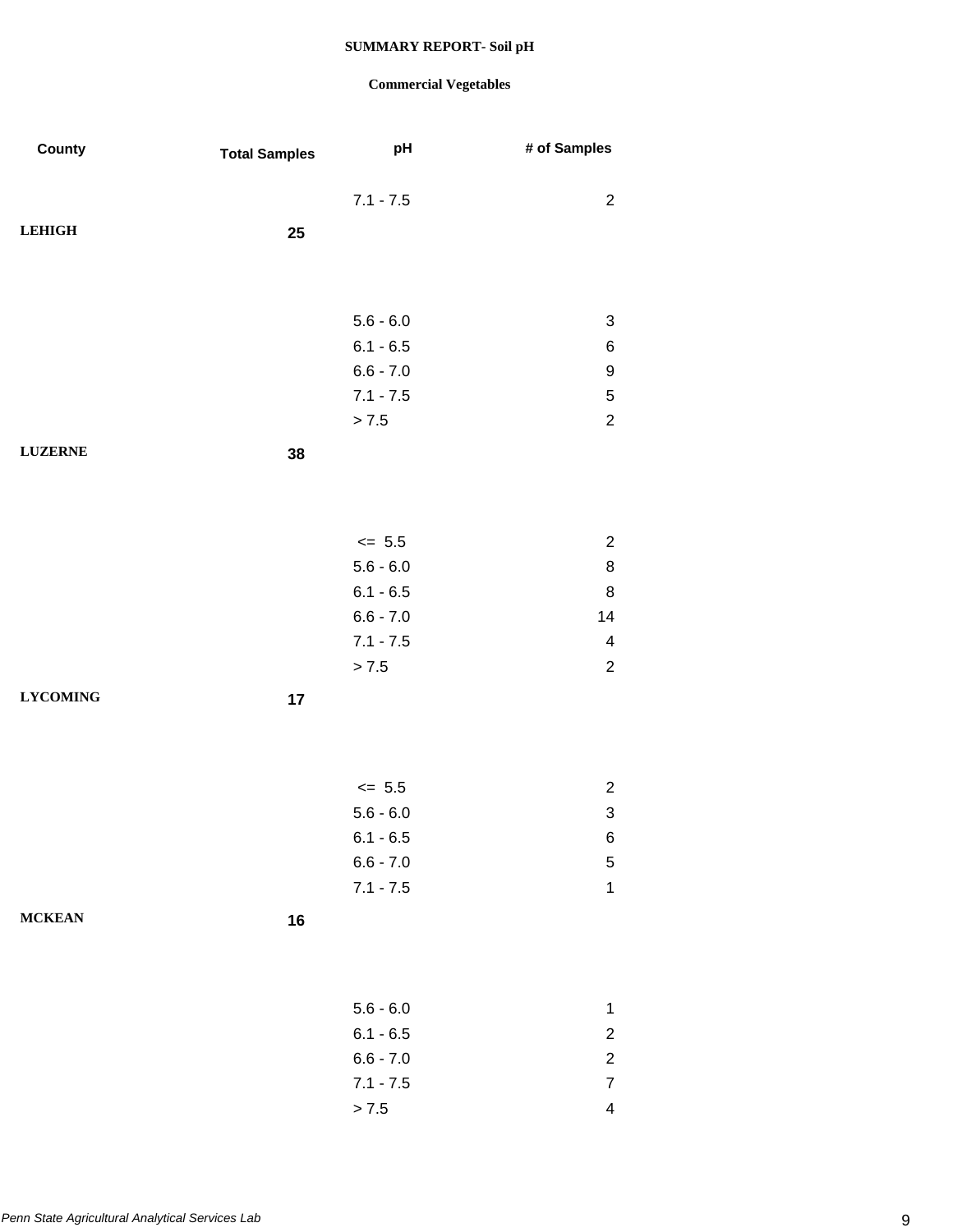| County            | <b>Total Samples</b> | pH                         | # of Samples               |
|-------------------|----------------------|----------------------------|----------------------------|
|                   |                      |                            |                            |
| <b>MERCER</b>     | 19                   |                            |                            |
|                   |                      |                            |                            |
|                   |                      |                            |                            |
|                   |                      | $\leq$ 5.5                 | 5                          |
|                   |                      | $5.6 - 6.0$<br>$6.1 - 6.5$ | $\mathbf 5$<br>$\mathbf 1$ |
|                   |                      | $6.6 - 7.0$                | $\overline{\mathbf{4}}$    |
|                   |                      | $7.1 - 7.5$                | $\overline{\mathbf{4}}$    |
| <b>MIFFLIN</b>    | $\mathbf 3$          |                            |                            |
|                   |                      |                            |                            |
|                   |                      |                            |                            |
|                   |                      |                            | $\mathbf 1$                |
|                   |                      | $6.1 - 6.5$<br>$7.1 - 7.5$ | 1                          |
|                   |                      | > 7.5                      | $\mathbf 1$                |
| <b>MONROE</b>     | 10                   |                            |                            |
|                   |                      |                            |                            |
|                   |                      |                            |                            |
|                   |                      |                            |                            |
|                   |                      | $\leq$ 5.5                 | $\overline{2}$             |
|                   |                      | $6.1 - 6.5$<br>$6.6 - 7.0$ | $\,$ 5 $\,$<br>$\mathbf 1$ |
|                   |                      | $7.1 - 7.5$                | 1                          |
|                   |                      | $> 7.5$                    | $\mathbf 1$                |
| <b>MONTGOMERY</b> | 64                   |                            |                            |
|                   |                      |                            |                            |
|                   |                      |                            |                            |
|                   |                      | $\leq$ 5.5                 | 6                          |
|                   |                      | $5.6 - 6.0$                | $\overline{2}$             |
|                   |                      | $6.1 - 6.5$                | 12                         |
|                   |                      | $6.6 - 7.0$                | 23                         |
|                   |                      | $7.1 - 7.5$                | 15                         |
|                   |                      | > 7.5                      | $\,6$                      |
| <b>MONTOUR</b>    | 4                    |                            |                            |
|                   |                      |                            |                            |
|                   |                      |                            |                            |
|                   |                      | $6.6 - 7.0$                | $\overline{2}$             |
|                   |                      | $7.1 - 7.5$                | $\mathbf 2$                |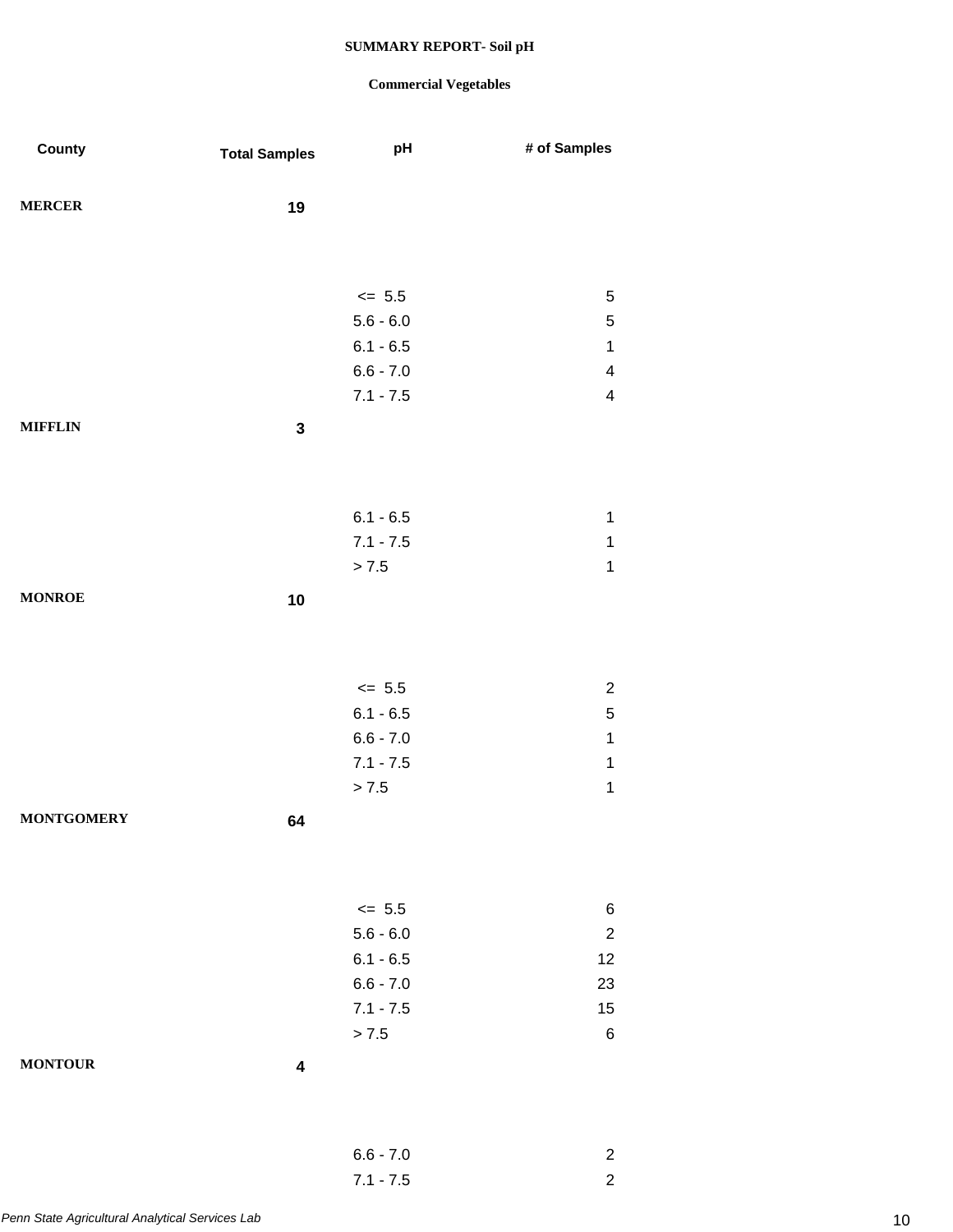| County                | <b>Total Samples</b> | pH          | # of Samples     |
|-----------------------|----------------------|-------------|------------------|
| <b>NORTHAMPTON</b>    | 35                   |             |                  |
|                       |                      |             |                  |
|                       |                      |             |                  |
|                       |                      | $5.6 - 6.0$ | $\sqrt{3}$       |
|                       |                      | $6.1 - 6.5$ | 9                |
|                       |                      | $6.6 - 7.0$ | $10$             |
|                       |                      | $7.1 - 7.5$ | 11               |
|                       |                      | > 7.5       | $\sqrt{2}$       |
| <b>NORTHUMBERLAND</b> | $\overline{7}$       |             |                  |
|                       |                      |             |                  |
|                       |                      |             |                  |
|                       |                      | $\le$ 5.5   | $\mathbf 1$      |
|                       |                      | $5.6 - 6.0$ | $\mathbf{1}$     |
|                       |                      | $6.1 - 6.5$ | 3                |
|                       |                      | $6.6 - 7.0$ | $\overline{2}$   |
| <b>PERRY</b>          | 24                   |             |                  |
|                       |                      |             |                  |
|                       |                      |             |                  |
|                       |                      | $\le$ 5.5   | $\mathbf{1}$     |
|                       |                      | $5.6 - 6.0$ | 3                |
|                       |                      | $6.1 - 6.5$ | $\overline{c}$   |
|                       |                      | $6.6 - 7.0$ | 8                |
|                       |                      | $7.1 - 7.5$ | 8                |
|                       |                      | > 7.5       | $\overline{c}$   |
| PHILADELPHIA          | 14                   |             |                  |
|                       |                      |             |                  |
|                       |                      |             |                  |
|                       |                      | $6.1 - 6.5$ | $\mathbf 1$      |
|                       |                      | $6.6 - 7.0$ | 6                |
|                       |                      | $7.1 - 7.5$ | $\boldsymbol{7}$ |
| <b>PIKE</b>           | $\overline{7}$       |             |                  |
|                       |                      |             |                  |
|                       |                      |             |                  |
|                       |                      | $\le$ 5.5   | $\overline{c}$   |
|                       |                      | $5.6 - 6.0$ | $\mathbf{1}$     |
|                       |                      | $6.1 - 6.5$ | $\overline{c}$   |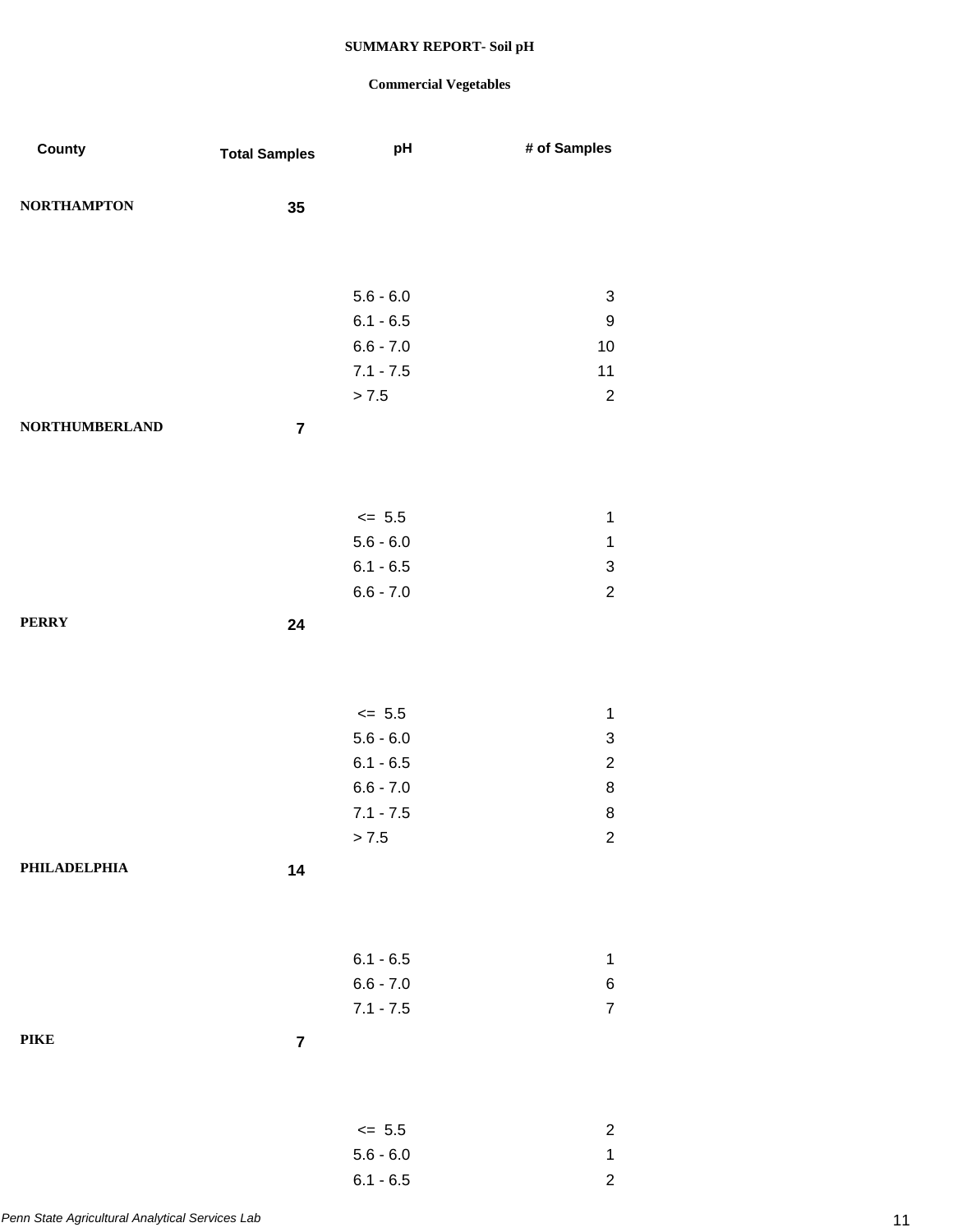| County            | <b>Total Samples</b> | pH          | # of Samples              |
|-------------------|----------------------|-------------|---------------------------|
|                   |                      | $6.6 - 7.0$ | $\overline{c}$            |
|                   |                      |             |                           |
| <b>POTTER</b>     | 17                   |             |                           |
|                   |                      |             |                           |
|                   |                      |             |                           |
|                   |                      | $\leq$ 5.5  | $\boldsymbol{9}$          |
|                   |                      | $5.6 - 6.0$ | $\overline{\mathbf{4}}$   |
|                   |                      | $6.1 - 6.5$ | $\ensuremath{\mathsf{3}}$ |
|                   |                      | $6.6 - 7.0$ | $\mathbf 1$               |
| <b>SCHUYLKILL</b> | 17                   |             |                           |
|                   |                      |             |                           |
|                   |                      |             |                           |
|                   |                      | $\le$ 5.5   | $\overline{\mathbf{4}}$   |
|                   |                      | $5.6 - 6.0$ | $\sqrt{2}$                |
|                   |                      | $6.1 - 6.5$ | $\sqrt{2}$                |
|                   |                      | $6.6 - 7.0$ | $\ensuremath{\mathsf{3}}$ |
|                   |                      | $7.1 - 7.5$ | $\mathbf 5$               |
|                   |                      | > 7.5       | $\mathbf{1}$              |
| <b>SNYDER</b>     | 15                   |             |                           |
|                   |                      |             |                           |
|                   |                      |             |                           |
|                   |                      | $5.6 - 6.0$ | $\sqrt{3}$                |
|                   |                      | $6.1 - 6.5$ | 3                         |
|                   |                      | $6.6 - 7.0$ | 8                         |
|                   |                      | $7.1 - 7.5$ | $\mathbf{1}$              |
| <b>SOMERSET</b>   |                      |             |                           |
|                   | 17                   |             |                           |
|                   |                      |             |                           |
|                   |                      |             |                           |
|                   |                      | $\le$ 5.5   | $\sqrt{3}$                |
|                   |                      | $5.6 - 6.0$ | $\overline{7}$            |
|                   |                      | $6.1 - 6.5$ | $\mathbf 1$               |
|                   |                      | $6.6 - 7.0$ | $\boldsymbol{2}$          |
|                   |                      | $7.1 - 7.5$ | $\overline{\mathbf{4}}$   |
| <b>SULLIVAN</b>   | $\mathbf 3$          |             |                           |
|                   |                      |             |                           |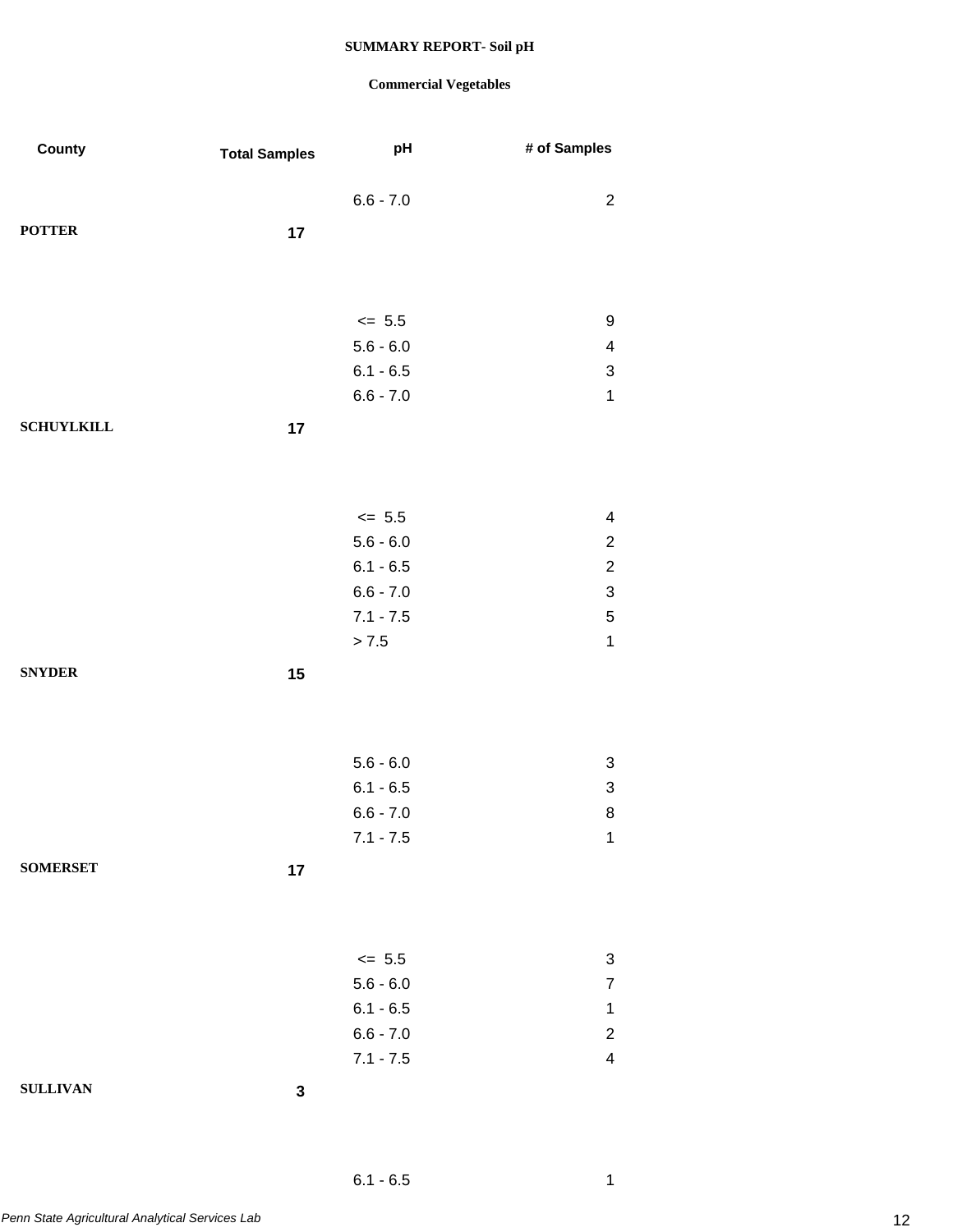### **Commercial Vegetables**

| County             | <b>Total Samples</b> | pH                         | # of Samples                             |
|--------------------|----------------------|----------------------------|------------------------------------------|
|                    |                      |                            |                                          |
|                    |                      | $6.6 - 7.0$                | $\overline{c}$                           |
| <b>SUSQUEHANNA</b> | 29                   |                            |                                          |
|                    |                      |                            |                                          |
|                    |                      |                            |                                          |
|                    |                      | $\leq$ 5.5                 | $\mathbf 1$                              |
|                    |                      | $5.6 - 6.0$                | $\boldsymbol{7}$                         |
|                    |                      | $6.1 - 6.5$                | $\overline{7}$                           |
|                    |                      | $6.6 - 7.0$                | 6                                        |
|                    |                      | $7.1 - 7.5$                | $\,$ 5 $\,$                              |
|                    |                      | > 7.5                      | $\ensuremath{\mathsf{3}}$                |
| <b>TIOGA</b>       | 15                   |                            |                                          |
|                    |                      |                            |                                          |
|                    |                      |                            |                                          |
|                    |                      | $\leq$ 5.5                 | $\mathbf 1$                              |
|                    |                      | $5.6 - 6.0$                | $\boldsymbol{2}$                         |
|                    |                      | $6.1 - 6.5$                | 8                                        |
|                    |                      | $6.6 - 7.0$                | $\mathbf 1$                              |
|                    |                      | $7.1 - 7.5$                | $\overline{c}$                           |
|                    |                      | > 7.5                      | $\mathbf 1$                              |
|                    |                      |                            |                                          |
| <b>UNION</b>       | 16                   |                            |                                          |
|                    |                      |                            |                                          |
|                    |                      |                            |                                          |
|                    |                      | $6.1 - 6.5$                | $\overline{c}$                           |
|                    |                      | $6.6 - 7.0$                | $11$                                     |
|                    |                      | $7.1 - 7.5$                | $\mathsf 3$                              |
| <b>VENANGO</b>     | 9                    |                            |                                          |
|                    |                      |                            |                                          |
|                    |                      |                            |                                          |
|                    |                      | $\leq$ 5.5                 |                                          |
|                    |                      |                            | $\overline{c}$                           |
|                    |                      | $5.6 - 6.0$<br>$6.6 - 7.0$ | $\mathbf 1$                              |
|                    |                      | $7.1 - 7.5$                | $\ensuremath{\mathsf{3}}$<br>$\mathsf 3$ |
|                    |                      |                            |                                          |
| <b>WARREN</b>      | ${\bf 5}$            |                            |                                          |

*Penn State Agricultural Analytical Services Lab* 13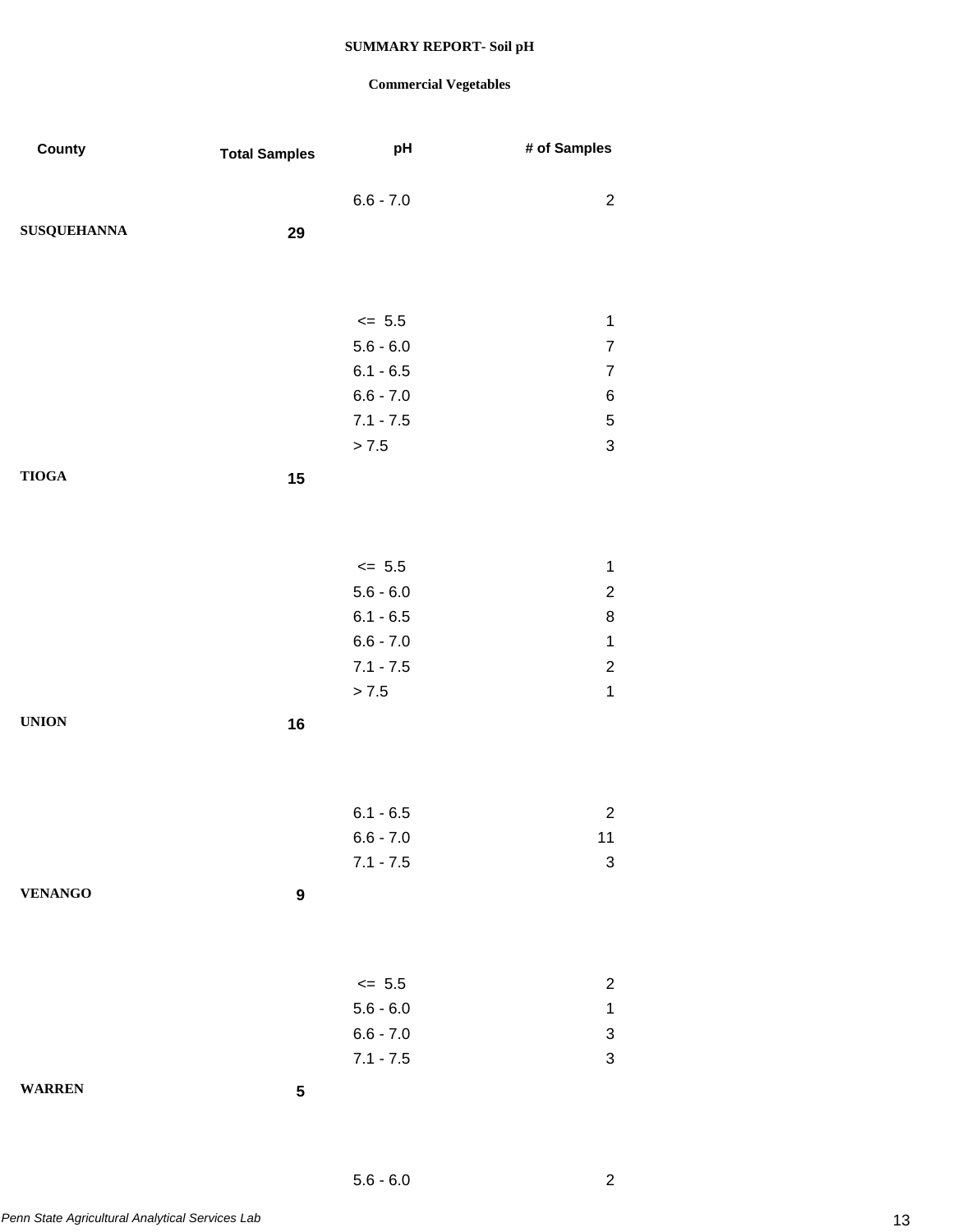### **Commercial Vegetables**

 $> 7.5$  4

| County              | <b>Total Samples</b> | pH          | # of Samples            |
|---------------------|----------------------|-------------|-------------------------|
|                     |                      | $6.1 - 6.5$ | $\mathbf{1}$            |
|                     |                      | $7.1 - 7.5$ | $\overline{c}$          |
|                     |                      |             |                         |
| <b>WASHINGTON</b>   | 24                   |             |                         |
|                     |                      |             |                         |
|                     |                      |             |                         |
|                     |                      | $5.6 - 6.0$ | 3                       |
|                     |                      | $6.1 - 6.5$ | $\overline{\mathbf{4}}$ |
|                     |                      | $6.6 - 7.0$ | 6                       |
|                     |                      | $7.1 - 7.5$ | $\boldsymbol{9}$        |
|                     |                      | > 7.5       | $\overline{2}$          |
| <b>WAYNE</b>        | 20                   |             |                         |
|                     |                      |             |                         |
|                     |                      |             |                         |
|                     |                      | $\le$ 5.5   | 3                       |
|                     |                      | $5.6 - 6.0$ | $\mathbf 5$             |
|                     |                      | $6.1 - 6.5$ | 6                       |
|                     |                      | $6.6 - 7.0$ | $\mathbf 5$             |
|                     |                      | $7.1 - 7.5$ | $\mathbf{1}$            |
| <b>WESTMORELAND</b> | 72                   |             |                         |
|                     |                      |             |                         |
|                     |                      |             |                         |
|                     |                      | $\leq 5.5$  | 17                      |
|                     |                      | $5.6 - 6.0$ | 18                      |
|                     |                      | $6.1 - 6.5$ | 14                      |
|                     |                      | $6.6 - 7.0$ | 9                       |
|                     |                      | $7.1 - 7.5$ | 11                      |
|                     |                      | > 7.5       | $\sqrt{3}$              |
| <b>WYOMING</b>      | 31                   |             |                         |
|                     |                      |             |                         |
|                     |                      |             |                         |
|                     |                      | $\leq$ 5.5  | $\overline{c}$          |
|                     |                      | $5.6 - 6.0$ | 6                       |
|                     |                      | $6.1 - 6.5$ | 8                       |
|                     |                      | $6.6 - 7.0$ | 6                       |
|                     |                      | $7.1 - 7.5$ | 5                       |